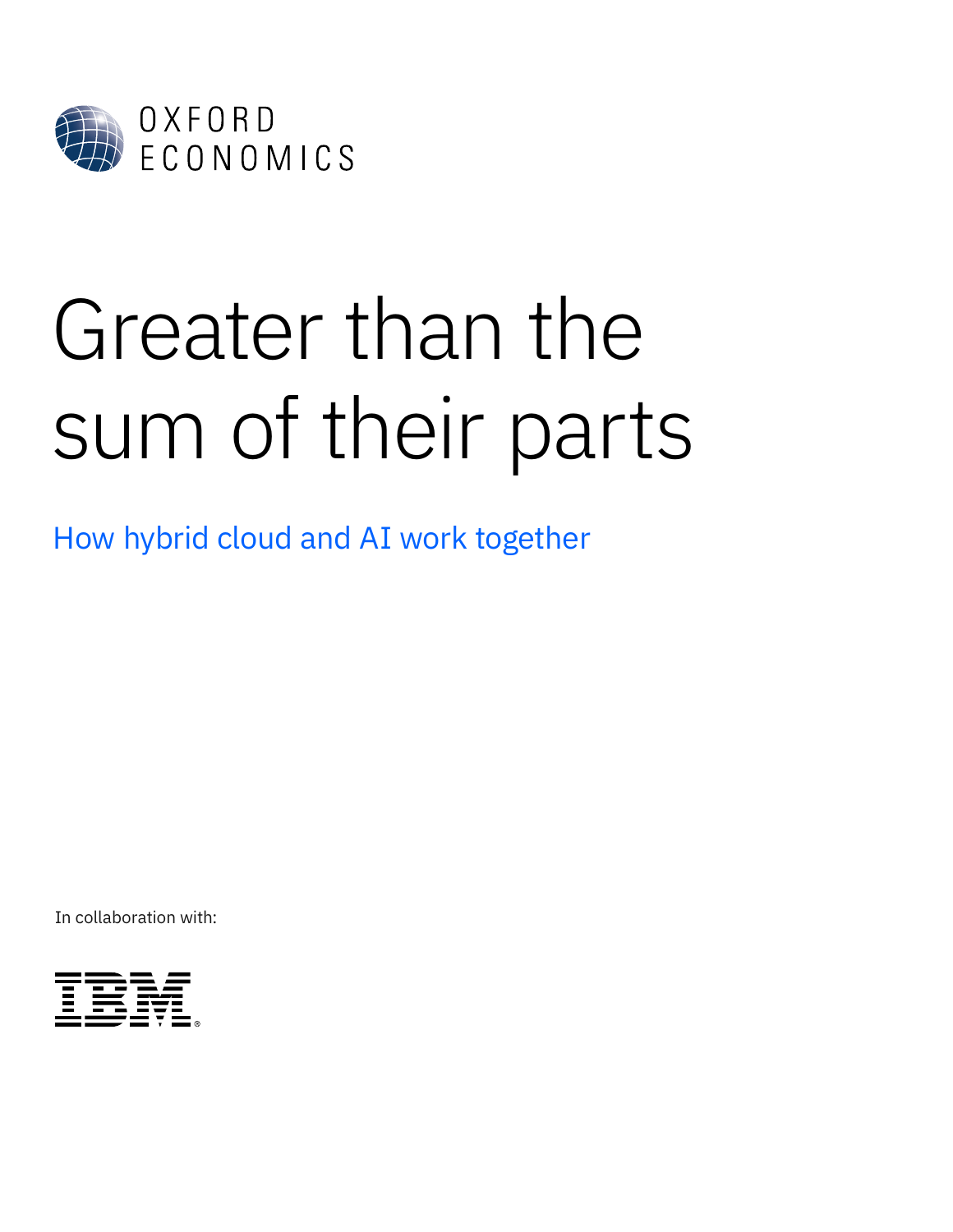### Executive summary report

**Cloud and AI adoption have seen significant growth over the past year as executives increasingly focus on strategic imperatives such as automating business processes, modernizing applications, and streamlining development. When implemented in concert—and supported by a strong data strategy—cloud and AI provide value that is greater than the sum of their parts.** 

Companies that lead the way in cloud adoption tend to outperform their competitors against a variety of important business metrics. Adding artificial intelligence to cloud as part of a coherent digital strategy can lead to even better results in key areas, including a more agile response to the challenges of the coronavirus pandemic.

Oxford Economics and IBM surveyed 6,000 CIOs, CTOs, and senior IT leaders from organizations that are using cloud services in some capacity and at least experimenting with AI. Our analysis of the survey data, which covered six industries and 26 countries, shows that data strategies, AI and cloud—especially hybrid cloud are increasingly effective and intertwined.

Cloud has become the essential environment for business applications, and AI (which is becoming more critical for automation, advanced analytics, and customer interactions) is best developed and deployed in the cloud, according to our survey results.

At the start of 2020, successfully adopting cloud and AI was a priority. Today it can be a survival-level challenge, as the global pandemic and resulting economic uncertainty accelerate change and foster disruption. In fact, the top-performing organizations in our survey split into two groups we call **Cloud Strategists** and **Cloud and AI Unifiers**—are doubling down on their cloud and AI strategies.

#### **About the survey**

**Sample:** 6,000 CIOs, CTOs, VPs of IT, and equivalent titles

**Sectors covered:** Retail, manufacturing, financial services, telecommunications, and healthcare providers and payers

**Countries covered:** Argentina, Australia, Brazil, Canada, Chile, China, Colombia, Costa Rica, France, Germany, India, Italy, Japan, Mexico, New Zealand, Panama, Peru, Puerto Rico, Saudi Arabia, Singapore, South Africa, South Korea, Spain, United Arab Emirates, United Kingdom, and United States

**Date fielded:** May through August, 2020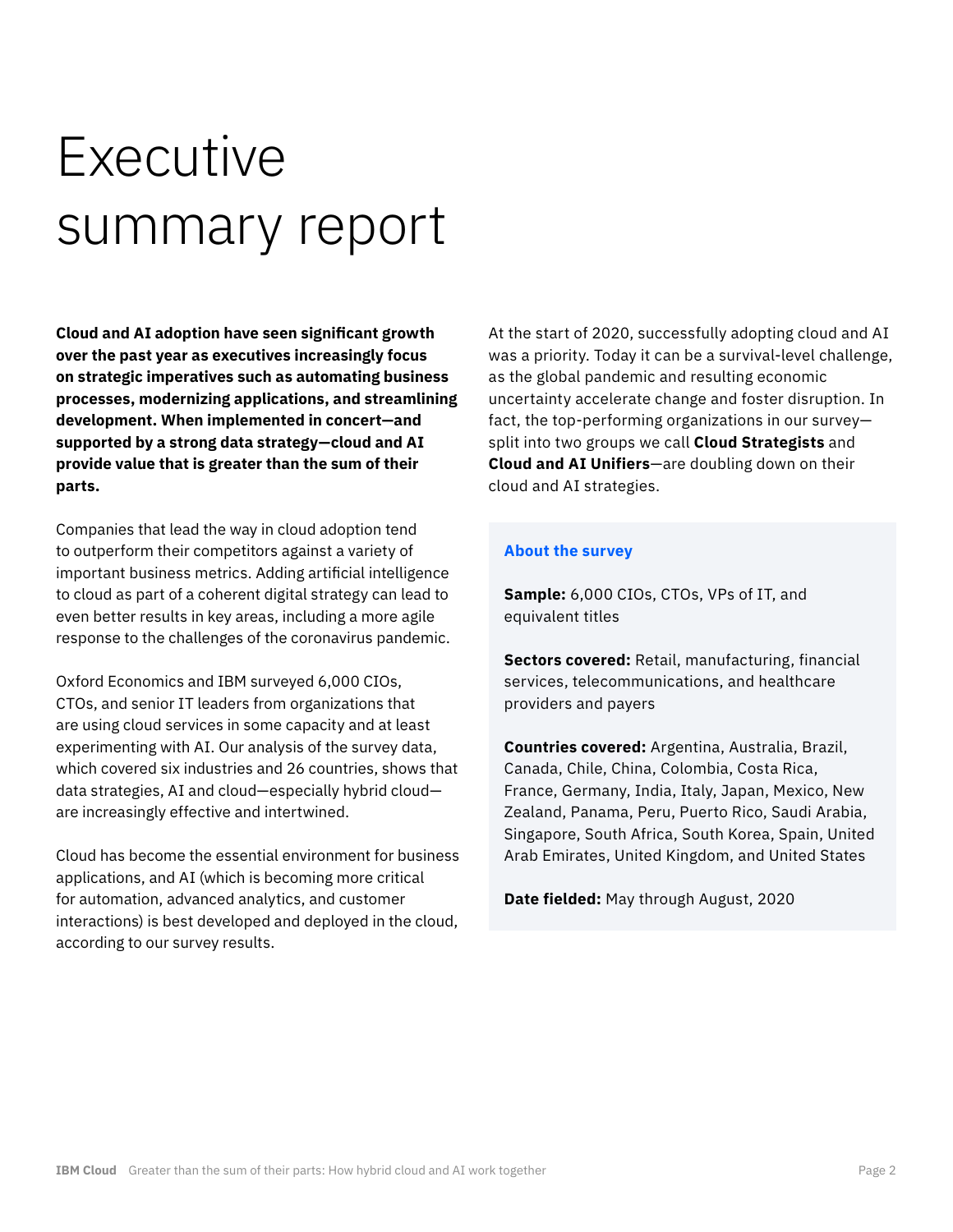## Key findings

- **• Cloud and AI are already delivering value.** Many respondents report value from their combined cloud and AI projects, with ROI coming most often in business operations, IT operations, and customer service.
- **• Organizations that are further along in cloud and AI adoption outperform their peers.** Our leader segments are distancing themselves from the pack in important ways, including stronger reported effectiveness across a range of technology and business areas. Those furthest along in their use of AI and cloud—who also are somewhat more likely to be in a hybrid cloud environment—are more likely than others to see cloud as an accelerant of their ROI.
- **• Cloud is becoming a foundational technology for the emerging AI era.** Modernizing the business, automating decisions and workflows, and improving customer experiences are top motivators for AI adoption. The joint development of cloud and AIenabled applications is a priority for executives, who are focused on how these technologies support strategy, tactics, and performance. Nearly three-quarters (74%) agree that cloud is critical to the successful development of AI applications. Hybrid cloud users are more likely than others to say the effective use of AI will be critical to their organization's long-term success (80%, vs. 67% of those in all-public or all-private environments).
- **• AI depends on data and that data is increasingly complex.** For 77% of respondents, a unified platform for cloud, data, and AI is seen as critical to longterm success, and a similar number say cloud is a critical foundation for data management and AI.

Respondents further along in adopting cloud and AI are more likely than others to see cloud as critical for data management and AI, along with other advanced technologies.

**• Complex business needs demand a tailored approach to cloud.** Executives are increasingly focused on building diverse cloud portfolios by using multiple types of hosting environments to support different needs and opportunities. This momentum is expected to accelerate in the next two years, and many are shifting to hybrid multicloud environments.

The research reveals key insights into the relationship between hybrid cloud and AI relevant to both senior technology and business executives. The full white paper will consider some of the strategies that underpin the success of organizations around the world—including how they make decisions about cloud, progress toward implementation of AI applications, and the people, process and platform strategies of the organizations furthest along in this transformation journey.

[Register for the full white paper.](https://www.ibm.com/account/reg/signup?formid=urx-48401) For other white papers about how hybrid cloud and AI can help your IT architecture and create business value, [visit the IBM website](http://www.ibm.com/cloud/yourcloud).

77%

of IT leaders say a unified platform for cloud, data and AI is critical to their organization's success in the long term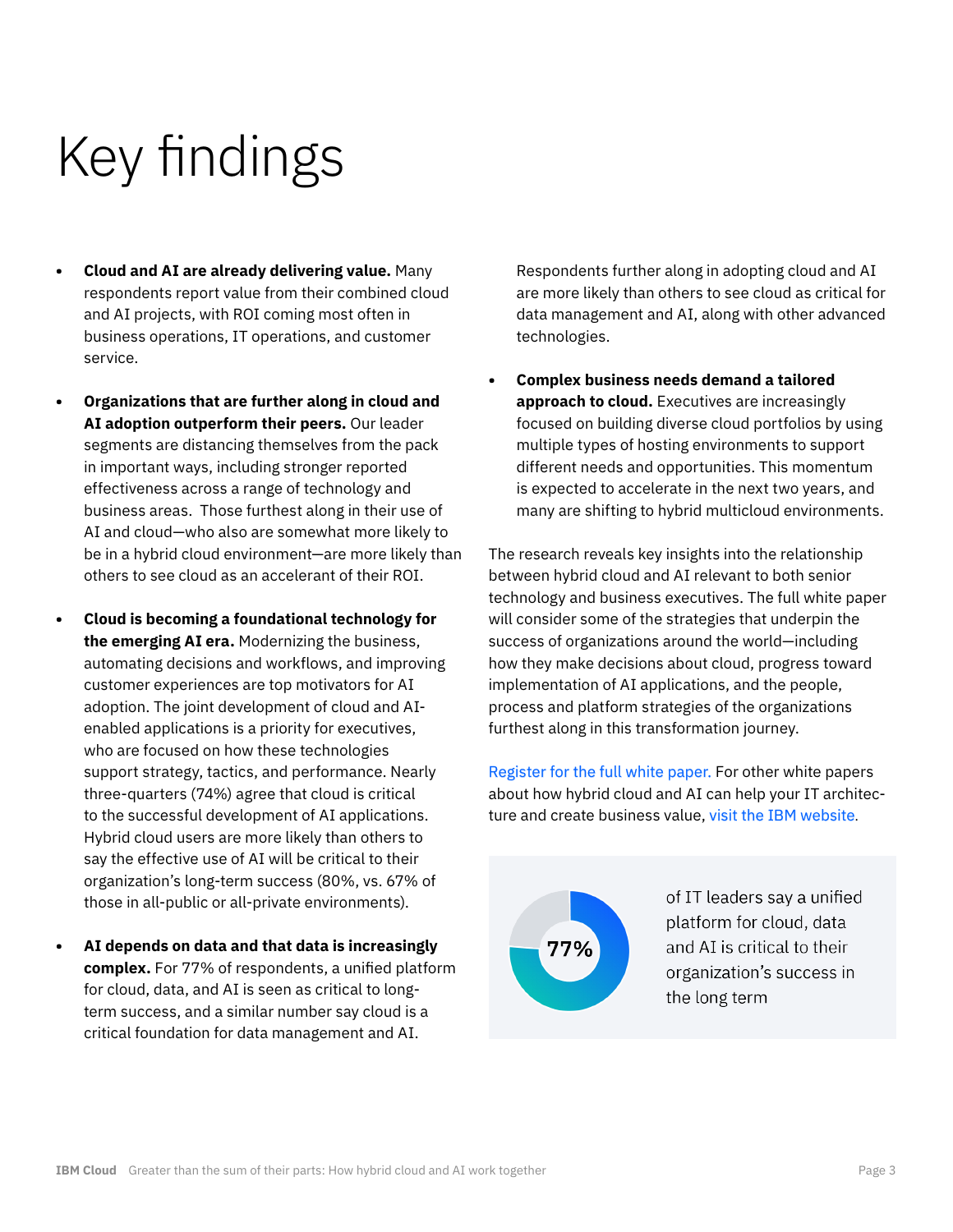### **About Oxford Economics**

[Oxford Economics](https://www.oxfordeconomics.com/) is a leader in global forecasting, quantitative analysis, and thought leadership. Our worldwide client base comprises more than 1,500 international corporations, financial institutions, government organizations, and universities. Headquartered in Oxford, with offices around the world, we employ 400 staff, including 250 economists and analysts. Our best-in-class global economic and industry models and analytical tools give us an unmatched ability to forecast external market trends and assess their economic, social, and business impact.

### **About IBM**

[IBM](https://www.ibm.com/cloud/yourcloud) is a leading cloud and AI solutions company, and the largest technology and consulting employer in the world. Trusted by thousands of enterprises across 20 industries, IBM Cloud, with Red Hat, brings together market-leading security, enterprise scalability, and open innovation for increased agility and continuity. With IBM Watson, the AI platform for business, powered by data, we are building industry-based solutions to real-world problems. For more than seven decades, IBM Research has defined the future of information technology with more than 3,000 researchers in 12 labs located across six continents.